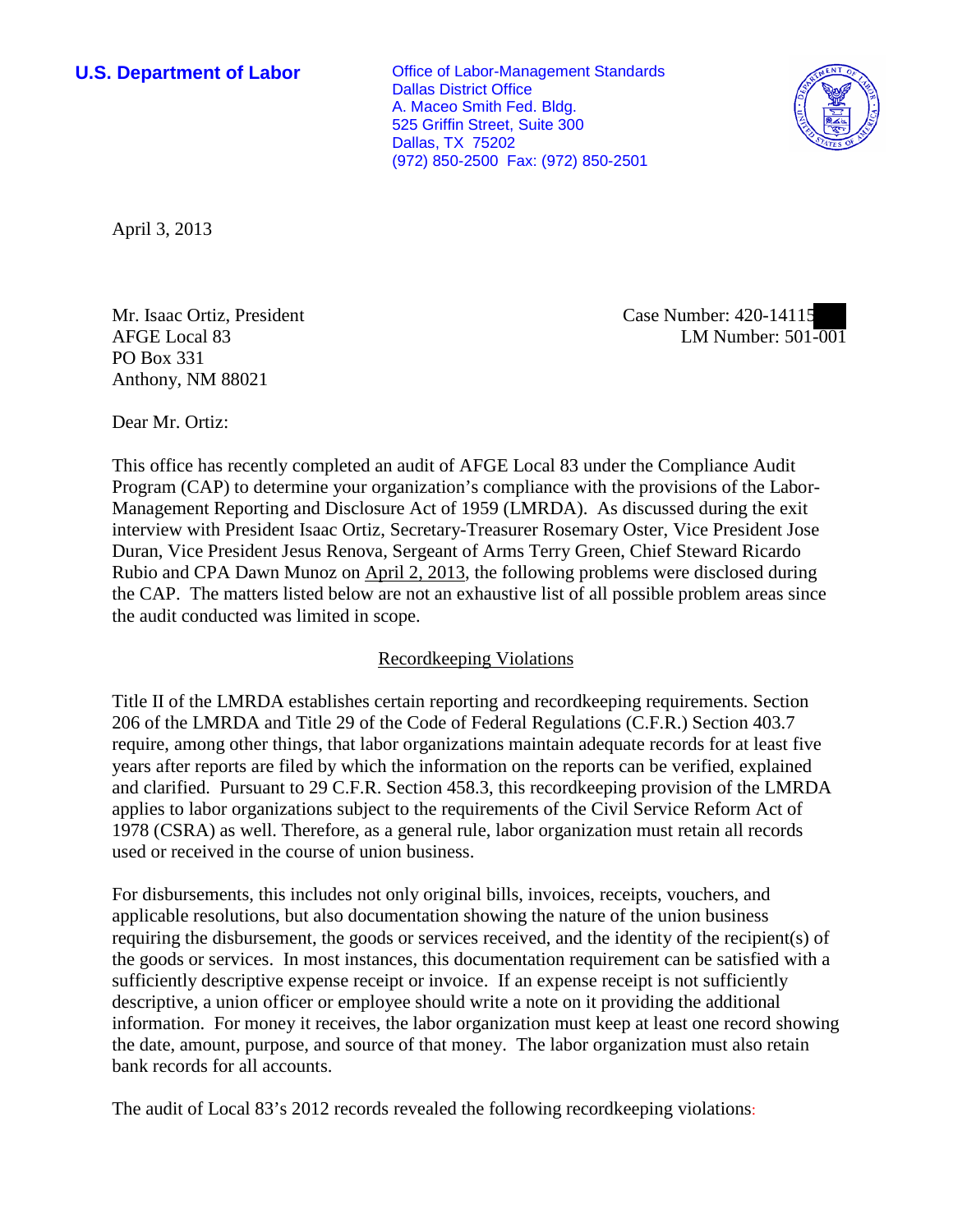Mr. Isaac Ortiz April 3, 2013 Page 2 of 6

### 1. Office and Administrative Expenses

Local 83 did not retain adequate documentation for general office supplies expenses and debit card expenses incurred by the union officers totaling at least \$3,456.63 during 2012. For example, there is approximately \$626.31 in expenses for Office Depot for which the local did not retain adequate documentation. A review of the 2012 debit card activity revealed that there were undocumented travel expenses of \$904.60 including payments of \$60.00 to American Airlines and \$487.20 and \$357.40 to Southwest airlines. Additionally, receipts were not retained for \$1,097.28 in the category of office and administrative expenses. For example, a debit card purchase was made at Wal-Mart for \$167.38 with no receipt found in the records. Also, a debit card purchase was made at Sam's Club for \$377.06 with no documentation in the files.

As noted above, labor organizations must retain original receipts, bills, and vouchers for all disbursements. The president and treasurer (or corresponding principal officers) of your union, who are required to sign your union's LM report, are responsible for properly maintaining union records.

# 2. Reimbursed Expenses to Officers

Local 83 did not retain adequate documentation itemizing the 2012 Verizon Wireless cell phone statements for Isaac Ortiz to distinguish between personal calls and union business related calls. The president is authorized per the local's 2012 annual budget to have a cell phone bill paid monthly by the union. However, there is no specific amount authorized in the budget. The OLMS review of the Verizon Wireless statements determined it was not possible to confirm that cell phone being paid for by the local was strictly for business use. If there is a dual usage of the cell phone, the personal charges must be subtracted from the union business charges. The remaining union business total is what the local is authorized to pay on that bill. Authorization must be clearly written for any cell phone expenses paid out from the union.

#### 3. Meal Expenses

Local 83's records of meal expenses did not always include an actual receipt in the records showing proof of the date, location and purpose of the meal. There was \$1,494.50 in total meal expenses that had no back up in the records. A few notable examples of these undocumented expenses include \$50.64 to Emiliano's Pizza, \$105.49 to Great American Land & Cattle, \$76.75 to Homestyle Pizzeria and \$120.14 to WING IT restaurants.

Local 83 did not require officers to submit itemized receipts for meal expenses totaling at least \$5,848.21. The union must maintain itemized receipts provided by restaurants to officers and employees. These itemized receipts are necessary to determine if such disbursements are for union business purposes and to sufficiently fulfill the recordkeeping requirement of LMRDA Section 206.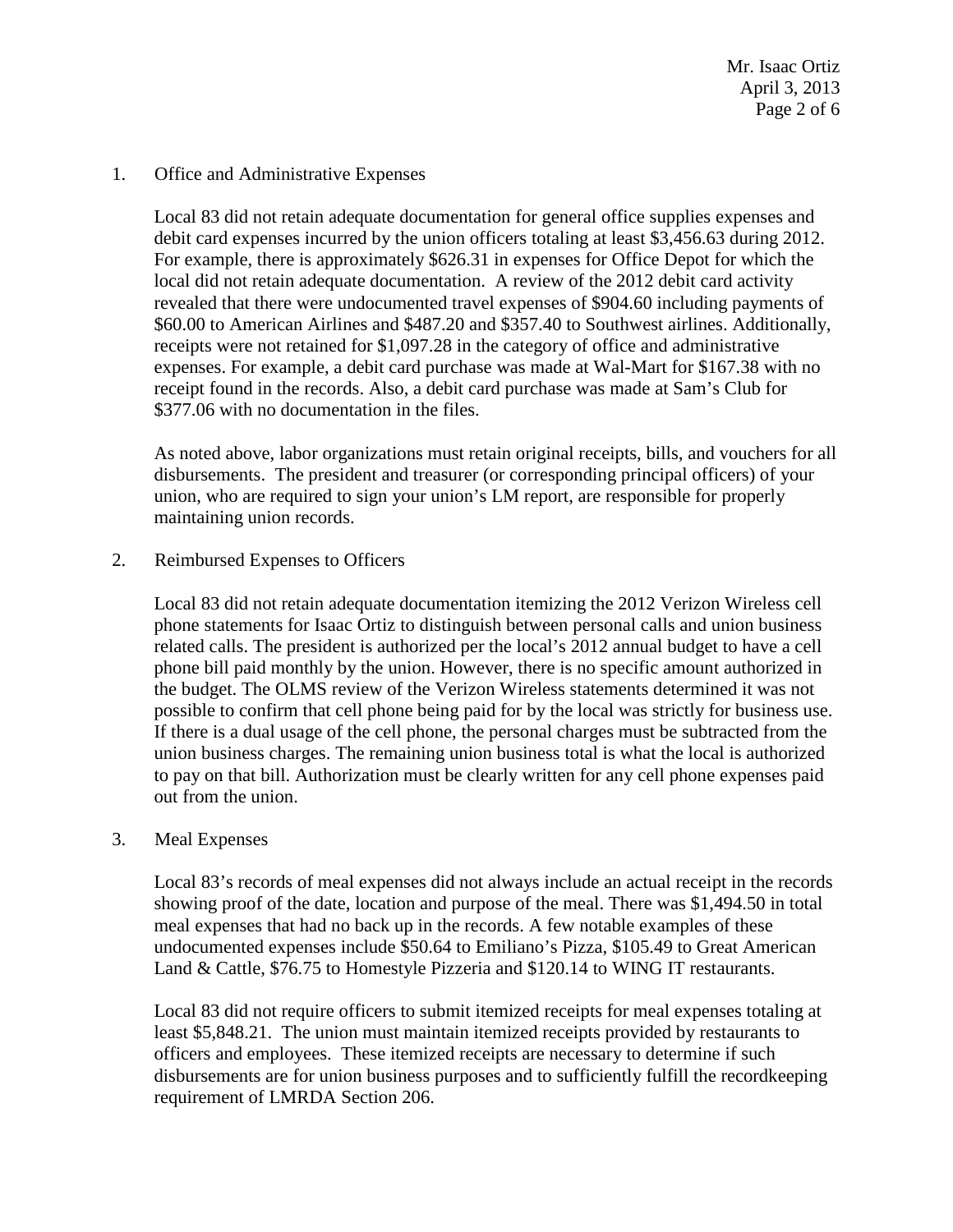Local 83 records of meal expenses did not always include written explanations of union business conducted or the names and titles of the persons incurring the restaurant charges. The union records of meal expenses must include written explanations of the union business conducted and the full names and titles of all persons who incurred the restaurant charges. Also, the records retained must identify the names of the restaurants where the officers or employees incurred meal expenses.

4. Disposition of Giveaways to Members

Local 83 did not maintain an inventory property it purchased, sold, or gave away. Local 83's 2012 approved annual budget allowed for \$9,000 in the category of giveaways. According to the review of the debit card expenditures, the annual expense for this category was \$12,131.19.

The union must report the value of all giveaways to members each year in Item 51 (Contributions, Gifts and Grants) of the LM-3. The union must retain an inventory or similar record of gifts and giveaways purchased to verify, clarify, and explain the information that must be reported in Item 51.

The union must record in at least one record the date and amount of each circumstance in which giveaways were submitted to members. For example, \$12,131.19 is listed in the local's general ledger as the total giveaways for members in 2012. \$3,883.83 of that total is flowers purchased from Corina's Flowers, Emily's flowers and Flower's com for the purpose of funeral arrangements or retirement celebrations. The remaining \$8,742.36 disbursed for giveaways are not documented in the local's records and include prizes, gift cards, snacks, and electronics and food items given away to members or used for membership related parties. The local's records must include the purchase date of each item, when the item was given away to a member and which member the item was given to.

# 5. Recruitment Incentives Not Properly Recorded

Local 83 did not maintain any detailed accounting, backup or approvals for the \$25.00 recruitment incentive given to new members and their recruiters. The total incentives paid for 2012 is \$1,833.00. The local did not maintain records of new membership sign ups or records of what events or meetings where these sign ups took place. There is no documentation in the meeting minutes or union activity that validates these disbursements. The local must keep a detailed record of all new members and any incentive paid out to the new members and their recruiters. In the general ledger include the name of each new member, the date of their initiation, who recruited the member and what incentive they received. Additionally, the local wants to document if the incentive was paid by cash or check and on what date. If the incentive is paid by check, it's important to note the check number next to that new members name and their recruiters' name.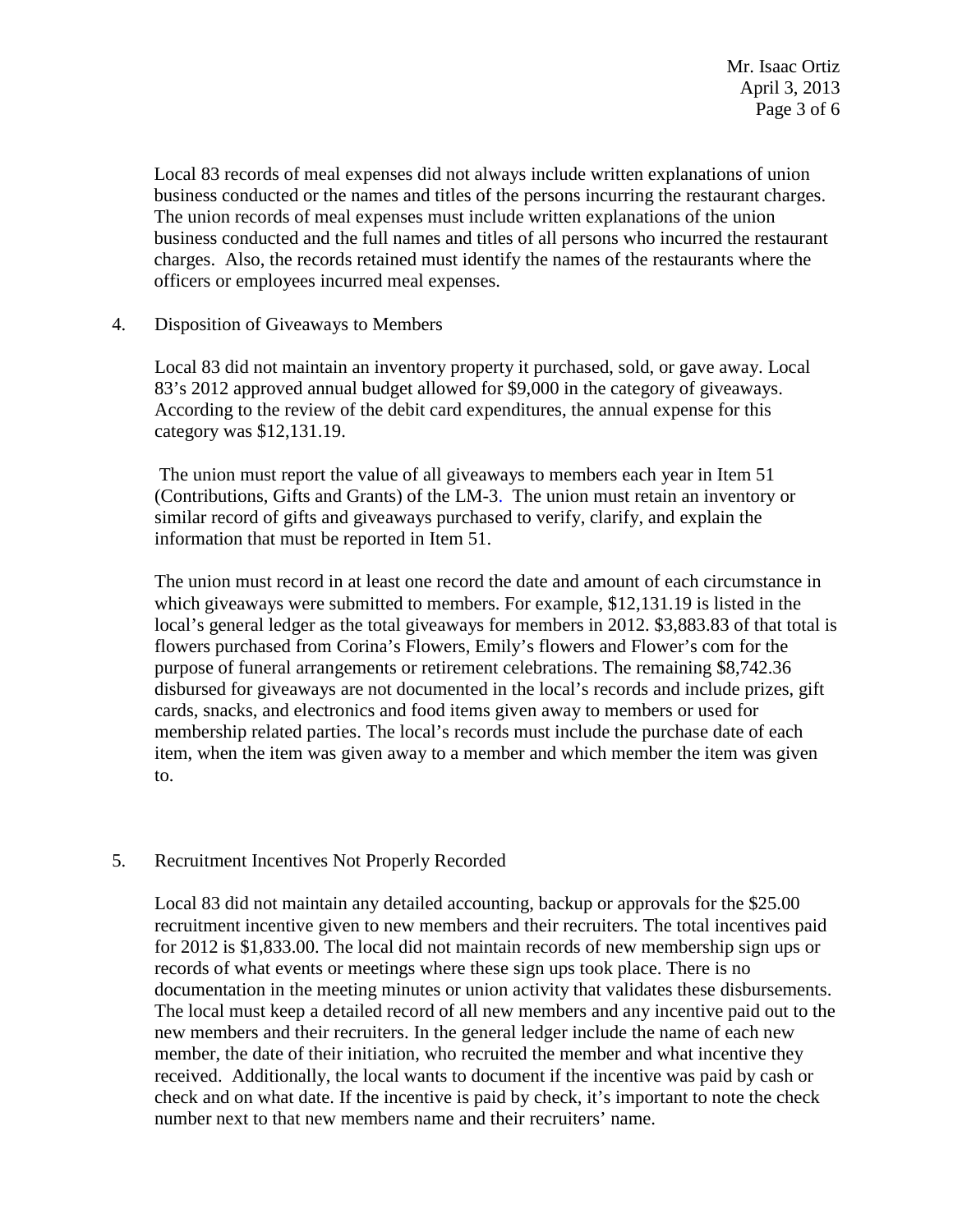Mr. Isaac Ortiz April 3, 2013 Page 4 of 6

# 6. Information not Recorded in Meeting Minutes

During the audit, President Isaac Ortiz and Secretary-Treasurer Rosemary Oster advised OLMS that the executive board meetings took place at least once per month and there were other meetings held as needed. There is no official record of the executive board meetings taking place yet there are expenses associated with the meetings in the union's financial records. The local must maintain proper documentation of meeting minutes and keep that record to serve as back up for any and all expenses associated with that meeting. If there are important authorizations made at an executive board meeting they hold no merit without proper documentation of motions made and accepted and any other approvals. There was \$511.40 spent during 2012 for executive board meeting meals.

Based on your assurance that Local 83 will retain adequate documentation in the future, OLMS will take no further enforcement action at this time regarding the above violations.

The proper maintenance of union records is the personal responsibility of the individuals who are required to file Local 83's LM report. You should be aware that under the provisions of Section 209(a) of the LMRDA and Section 3571 of Title 18 of the U.S. Code, willful failure to maintain records can result in a fine of up to \$100,000 or imprisonment for not more than one year, or both. Under the provisions of Section 209(c) of the LMRDA and Section 3571 of Title 18 of the U.S. Code, willful destruction or falsification of records can result in a fine of up to \$100,000 or imprisonment for not more than one year, or both. The penalties provided in Section 209(c) and Section 3571 of Title 18 apply to any person who caused the violations, not just the individuals who are responsible for filing the union's LM report.

# Reporting Violations

Pursuant to 29 C.F.R., Section 458.3, the reporting requirement under 29 C.F.R. Section 403.2 (see Section 201(b) of the Labor-Management Reporting and Disclosure Act (LMRDA)) is made applicable to labor organizations subject to the requirements of the CSRA. This provision requires labor organizations to file annual financial reports that accurately disclose their financial condition and operations. The audit disclosed a violation of this requirement. The Labor Organization Annual Report (Form LM-3) filed by AFGE Local 83 for the fiscal year ended December, 31 2011, was deficient in that:

1. Disbursements to Officers (LM-3)

In the audit opening interview on January 24, 2013, OLMS discussed with the local's CPA, president and secretary-treasurer that all expenses paid to local officers, direct or indirect, must be listed under Item 24 (All Officers and Disbursements to Officers. After reviewing the 2011 LM-3 report at the meeting, it was revealed that Local 83 did not include all reimbursements and payments to officers under Item 24 (All Officers and Disbursements to Officers). In 2011, it appears the union erroneously reported some of the officer's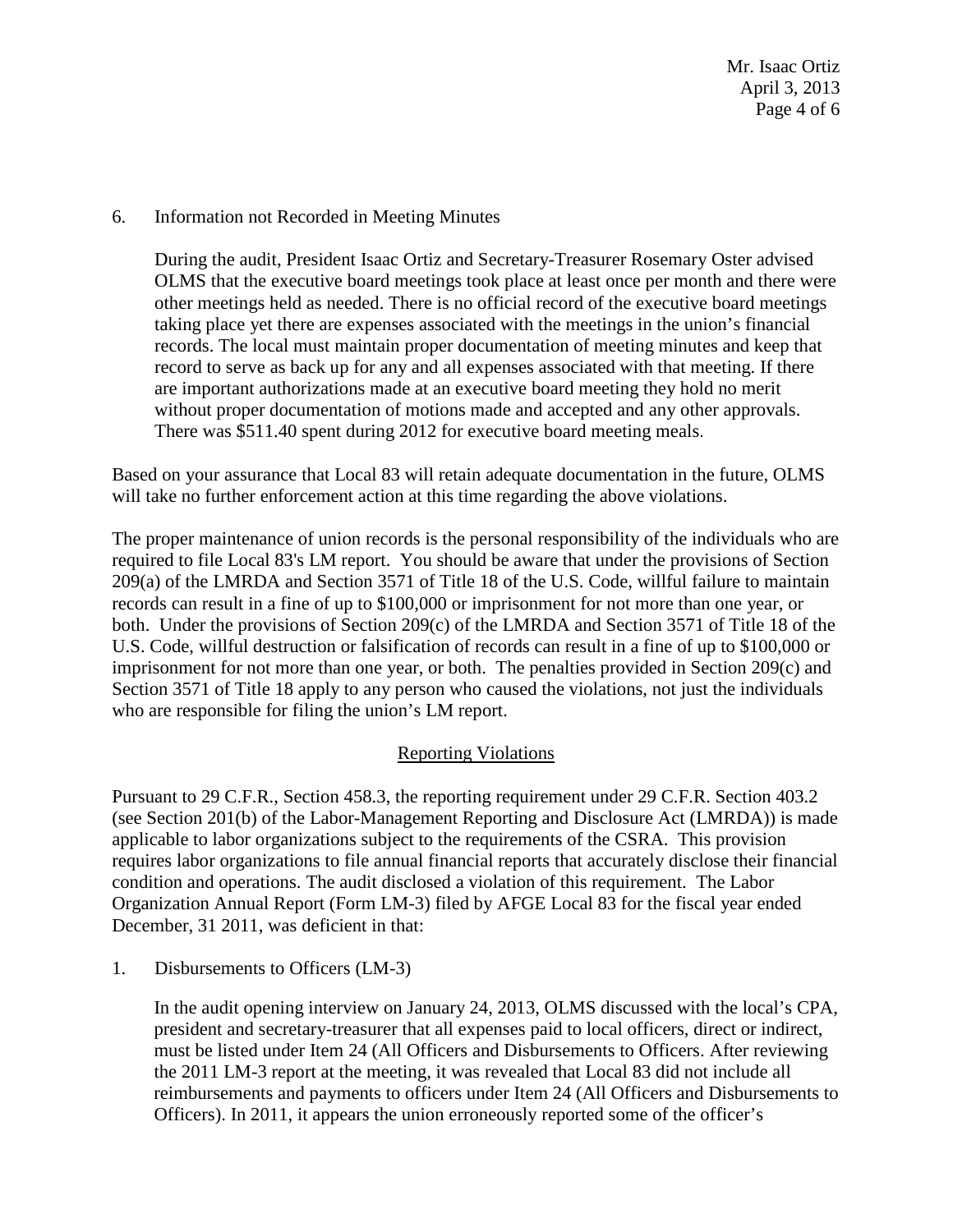disbursements in Item 48 (Office and Administrative Expense), Item 51 (Contributions, Gifts and Grants), and Item 54 (Other Disbursements). The majority of the local's disbursements are made via the debit card belonging to the president or the secretarytreasurer. Disbursements made via these debit cards much be accounted for in full and the total expenditures must be listed on the LM-3 report under the appropriate officer's name on Item 24 (All Officers and Disbursements to Officers). OLMS review of the 2012 financial records revealed that this same error was made in 2012 and the corrections will be corrected by the local's CPA.

The union must report most direct disbursements to Local 83 officers and some indirect disbursements made on behalf of its officers in Item 24. A "direct disbursement" to an officer is a payment made to an officer in the form of cash, property, goods, services, or other things of value. See the instructions for Item 24 for a discussion of certain direct disbursements to officers that do not have to be reported in Item 24. An "indirect disbursement" to an officer is a payment to another party (including a credit card company) for cash, property, goods, services, or other things of value received by or on behalf of an officer. However, indirect disbursements for temporary lodging (such as a union check issued to a hotel) or for transportation by a public carrier (such as an airline) for an officer traveling on union business should be reported in Item 48 (Office and Administrative Expense).

AFGE Local 83 must file an amended Form LM-3 for the fiscal year ended December 31, 2011, to correct the deficient items discussed above. I encourage Local 83 to complete, sign, and file its report electronically using the Electronic Forms System (EFS) available at the OLMS website at [www.olms.dol.gov.](http://www.olms.dol.gov/) Reporting forms and instructions can be downloaded from the website, if you prefer not to file electronically. The amended Form LM-3 should be filed electronically no later than May 5, 2013 or submitted to this office at the above address by the same date. Before filing, review the report thoroughly to be sure it is complete and accurate. Paper reports must be signed with original signatures.

# Other Violation

The audit disclosed the following other violation(s):

Inadequate Bonding

Pursuant to 29 C.F.R. Section 458.35, officers and employees of any labor organization subject to the CSRA are required to be bonded in accordance with Section 502(a) of the LMRDA. This provision requires that union officers and employees be bonded for no less than 10% of the total funds those individuals or their predecessors handled during the preceding fiscal year.

Local 83's officers and employees are currently bonded for \$5,000 but they must be bonded for at least \$9,754.47. Local 83 should obtain adequate bonding coverage for its